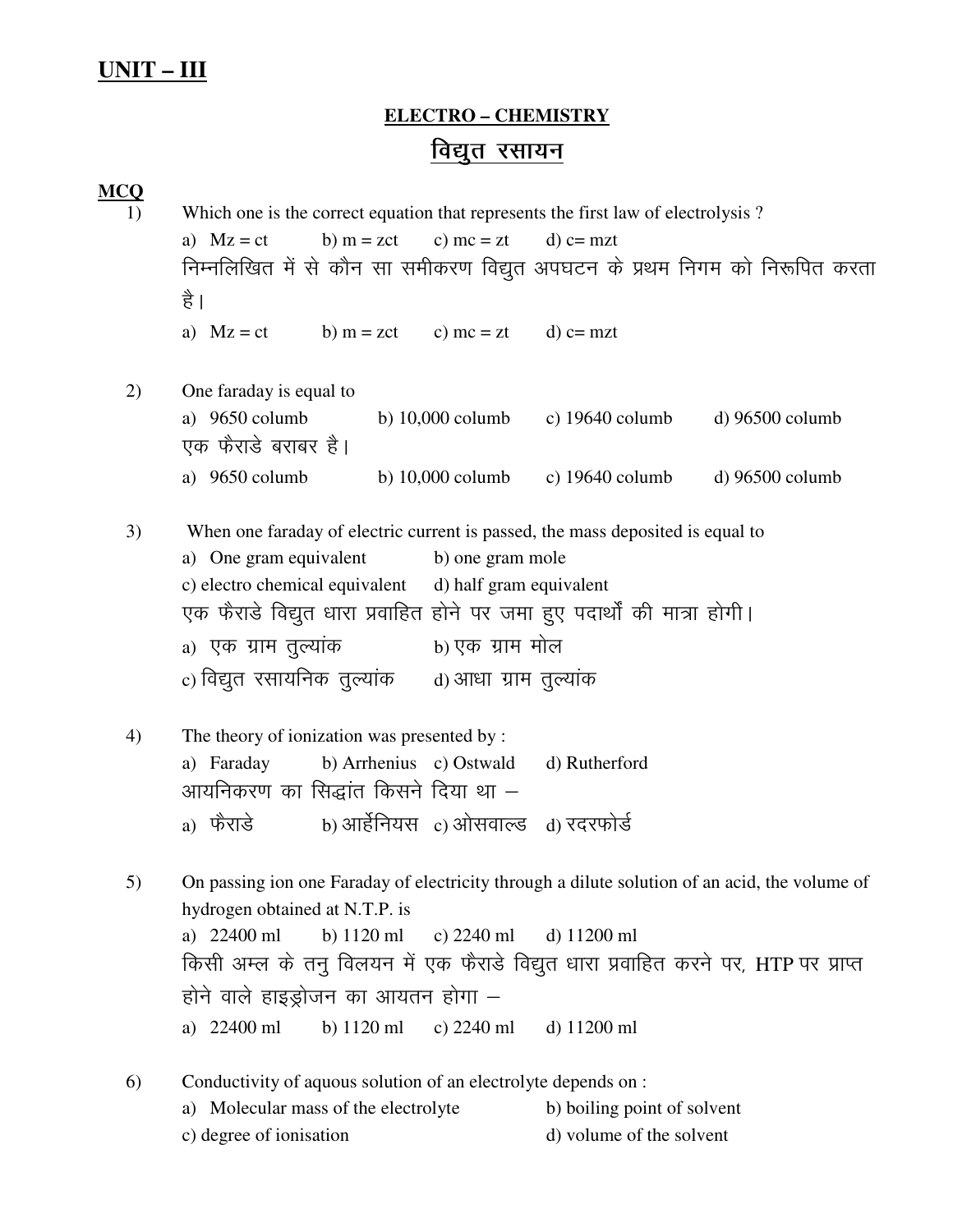|                                                                            | किसी अपघट्य के जलीय विलयन की चालकता निर्भर करती है -                                                                                                                                                                                        |                                                                                                                                                |                                                             |  |                                 |                   |  |
|----------------------------------------------------------------------------|---------------------------------------------------------------------------------------------------------------------------------------------------------------------------------------------------------------------------------------------|------------------------------------------------------------------------------------------------------------------------------------------------|-------------------------------------------------------------|--|---------------------------------|-------------------|--|
|                                                                            | a) अपघट्य के आण्विक भार पर                                                                                                                                                                                                                  |                                                                                                                                                |                                                             |  | b) विलायक के द्रवणांक बिन्दु पर |                   |  |
|                                                                            | c) आयनिकरण की कोटि                                                                                                                                                                                                                          |                                                                                                                                                |                                                             |  | d) विलायक का आयतन               |                   |  |
|                                                                            |                                                                                                                                                                                                                                             |                                                                                                                                                |                                                             |  |                                 |                   |  |
| 7)                                                                         | The amount of electricity that can deposite 108 g of silver from silver nitrate solution is<br>b) 1 coulomb c) 1 Faraday d) 2 ampere<br>a) 1 ampere<br>सिल्वर नाइट्रेट के विलयन से 108 ग्राम सिल्वर एकत्रित करने में लगने वाले विद्युत धारा |                                                                                                                                                |                                                             |  |                                 |                   |  |
|                                                                            | का मान होगा।                                                                                                                                                                                                                                |                                                                                                                                                |                                                             |  |                                 |                   |  |
|                                                                            |                                                                                                                                                                                                                                             |                                                                                                                                                |                                                             |  |                                 |                   |  |
|                                                                            |                                                                                                                                                                                                                                             | a) 1 आम्पीयर b) 1 कुलॉम c) 1 फैराडे d) 2 आम्पीयर<br>One Faraday of electricity will liberate one gram mole of the metal from the solution of : |                                                             |  |                                 |                   |  |
| 8)                                                                         | a) $\text{Bacl}_2$                                                                                                                                                                                                                          | c) $AlCl3$ d) NaCl<br>b) $CuSo4$                                                                                                               |                                                             |  |                                 |                   |  |
|                                                                            | निम्नलिखित में किसके विलयन से 1 फैराडे विद्युत धारा 1 ग्राम मोल धातु निर्गत करेगी।                                                                                                                                                          |                                                                                                                                                |                                                             |  |                                 |                   |  |
|                                                                            | a) $\text{Bacl}_2$                                                                                                                                                                                                                          | b) $CuSo4$                                                                                                                                     | c) $AlCl3$                                                  |  | d) NaCl                         |                   |  |
|                                                                            |                                                                                                                                                                                                                                             |                                                                                                                                                |                                                             |  |                                 |                   |  |
| 9)                                                                         | Which of the following is an ionic compound                                                                                                                                                                                                 |                                                                                                                                                |                                                             |  |                                 |                   |  |
|                                                                            | a) Alcohol                                                                                                                                                                                                                                  |                                                                                                                                                | b) Hydrogen Chloride c) Sugar                               |  |                                 | d) Sodium nitrate |  |
|                                                                            | निम्नलिखित में से कौन सा आयनिक यौगिक है।                                                                                                                                                                                                    |                                                                                                                                                |                                                             |  |                                 |                   |  |
|                                                                            |                                                                                                                                                                                                                                             |                                                                                                                                                | a) अल्कोहल b) हाइड्रोजन क्लोराइड c) सुगर d) सोडियम नाइट्रेट |  |                                 |                   |  |
| 10)                                                                        |                                                                                                                                                                                                                                             |                                                                                                                                                |                                                             |  |                                 |                   |  |
|                                                                            | a) Oxidation                                                                                                                                                                                                                                | In electrolysis, reaction takes place on cathode is<br>b) Reduction                                                                            |                                                             |  |                                 | d) Dissociation   |  |
|                                                                            | c) Deposition<br>विद्युत अपघटन में कैथोड पर कौन सी प्रतिक्रिया होती है।                                                                                                                                                                     |                                                                                                                                                |                                                             |  |                                 |                   |  |
|                                                                            | a) आक्सीकरण b)अवकरण           c) निर्गमन                                                                                                                                                                                                    |                                                                                                                                                |                                                             |  |                                 | d) विखंडन         |  |
|                                                                            |                                                                                                                                                                                                                                             |                                                                                                                                                |                                                             |  |                                 |                   |  |
| अति लघु उत्तर प्रश्न– 1 अंक<br><b>Very short answer Question - 1 marks</b> |                                                                                                                                                                                                                                             |                                                                                                                                                |                                                             |  |                                 |                   |  |
| 11)                                                                        | What is unit of electric conductivity?                                                                                                                                                                                                      |                                                                                                                                                |                                                             |  |                                 |                   |  |
|                                                                            | विद्युत चालकता की इकाई क्या है ?                                                                                                                                                                                                            |                                                                                                                                                |                                                             |  |                                 |                   |  |
| 12)                                                                        | What is molar conductivity?                                                                                                                                                                                                                 |                                                                                                                                                |                                                             |  |                                 |                   |  |
|                                                                            | मोलर चालकता क्या है ?                                                                                                                                                                                                                       |                                                                                                                                                |                                                             |  |                                 |                   |  |
| 13)                                                                        | What is Faraday constant?                                                                                                                                                                                                                   |                                                                                                                                                |                                                             |  |                                 |                   |  |
|                                                                            | फैरॉडे स्थिरांक क्या है ?                                                                                                                                                                                                                   |                                                                                                                                                |                                                             |  |                                 |                   |  |
| 14)                                                                        | What is specific conductivity?<br>विशिष्ट चालकता क्या है ?                                                                                                                                                                                  |                                                                                                                                                |                                                             |  |                                 |                   |  |
| 15)                                                                        | What is bad conductor?<br>अपचालक क्या है ?                                                                                                                                                                                                  |                                                                                                                                                |                                                             |  |                                 |                   |  |
| 16)                                                                        | What is strong electrolyte?<br>प्रबल विद्युत अपघट्य क्या है ?                                                                                                                                                                               |                                                                                                                                                |                                                             |  |                                 |                   |  |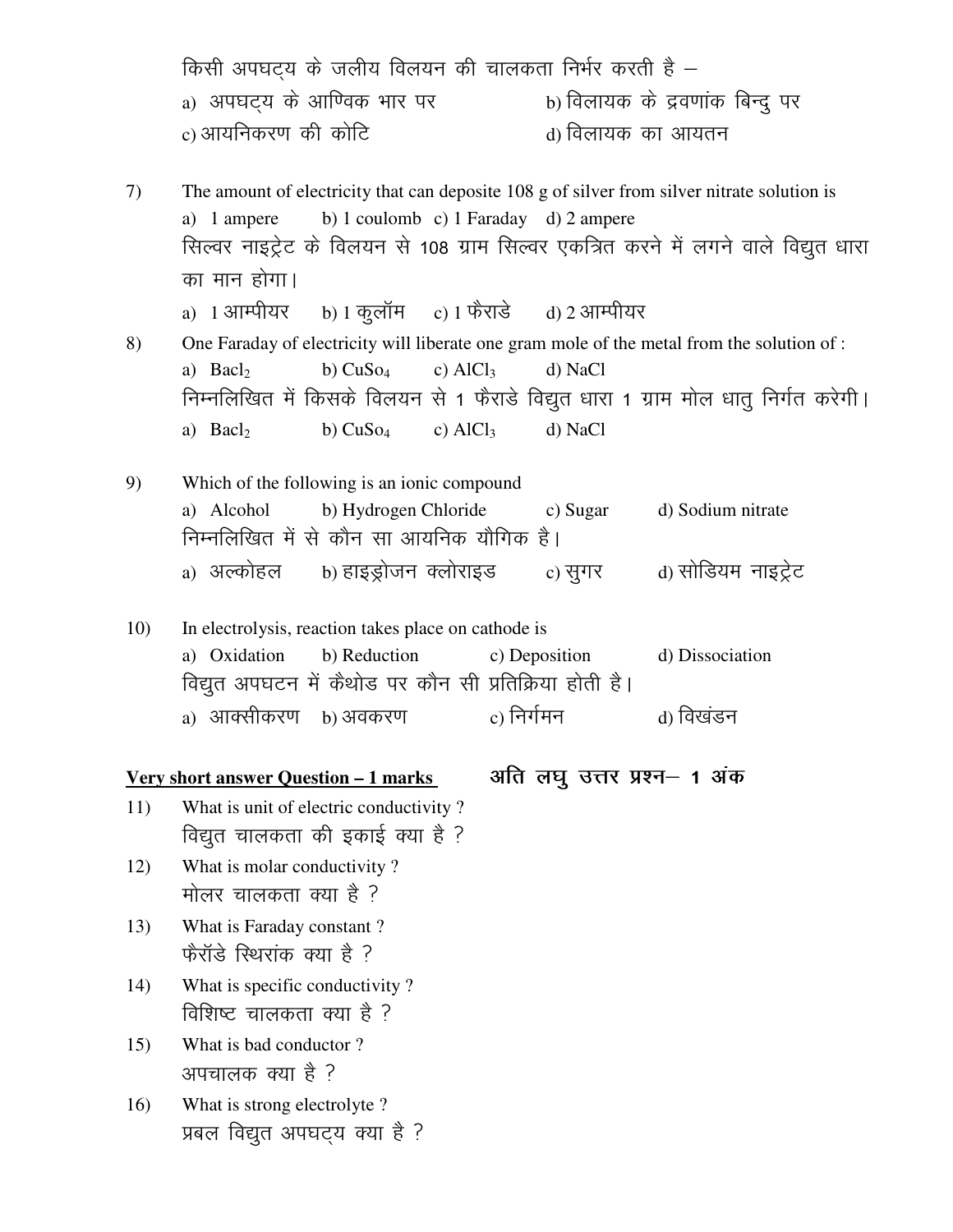- 17) What is unit of molar conductivity ? मोलर चालकता की इकाई क्या है ?
- 18) What is standard electrode potential ? मानक इलेक्ट्रोड विभव क्या है ?
- 19) What do you mean by conductor ? चालक से क्या समझते हैं ?
- 20) What is descriptive name of SHE ? SHE का पूरा नाम लिखें ?

## Short Answer Question – 2 marks **विधुली बात को अन्नी भा**रत के अंक

- 21) Write cell reaction of the following  $Mg(s)$  |  $Mg^{2+}$  (0.2M) ||  $Ag^+(0.001 \text{ M})$ | Ag (s) निम्नलिखित सेल की प्रतिक्रिया लिखें।  $Mg(s)$  |  $Mg^{2+}$  (0.2M) ||  $Ag^+(0.001 \text{ M})$ | Ag (s)
- 22) Discuss Hydrogen electrode. हाइड्रोजन इलेक्ट्रोड का वर्णन करें।
- 23) What is electrolysis ? Write chemical reaction. What takes place during electrolysis of aquous Nacl.

विद्युत अपघटन क्या है ? रासायनिक समीकरण लिखें। Nacl के जलीय विलयन के विद्युत अपघटन के दौडान क्या होता है ?

- 24) What is obtained by the electrolysis of molten Nacl. Write equation. द्रवित Nacl के विद्युत अपघटन से क्या मिलता है ? समीकरण लिखें।
- 25) Define a) Anode b) Cathode व्याख्या करें  $-$  a) एनोड b) कैथोड
- 26) Give an example of a fuel cell and write the cathode and anode reaction for it. ईधन सेल का एक उदाहरण दें तथा कैथोड और एनोड प्रतिक्रिया लिखें।
- 27) Define and express the relation between conductivity and molar conductivity for the solution of an electrolyte.

विद्युत अपघट्य के विलयन के लिए चालकता एवं मोलर चालकता में संबंध स्थापित करें।

- 28) Predict the product of electrolysis in each of the following :
	- a) An aqueous solution of  $AgNO<sub>3</sub>$  with silver electrode
	- b) An aqueous solution of  $AgNO<sub>3</sub>$  with Pt electrode
	- निम्नलिखित के विद्युत अपघटन से मिलने वाले पदार्थ का नाम लिखें।
	- a) AgNO<sub>3</sub> का जलीय विलयन जिसमें सिल्वर इलेक्ट्रोड हो।
	- b) AgNO<sub>3</sub> का जलीय विलयन जिसमें Pt इलेक्ट्रोड हो।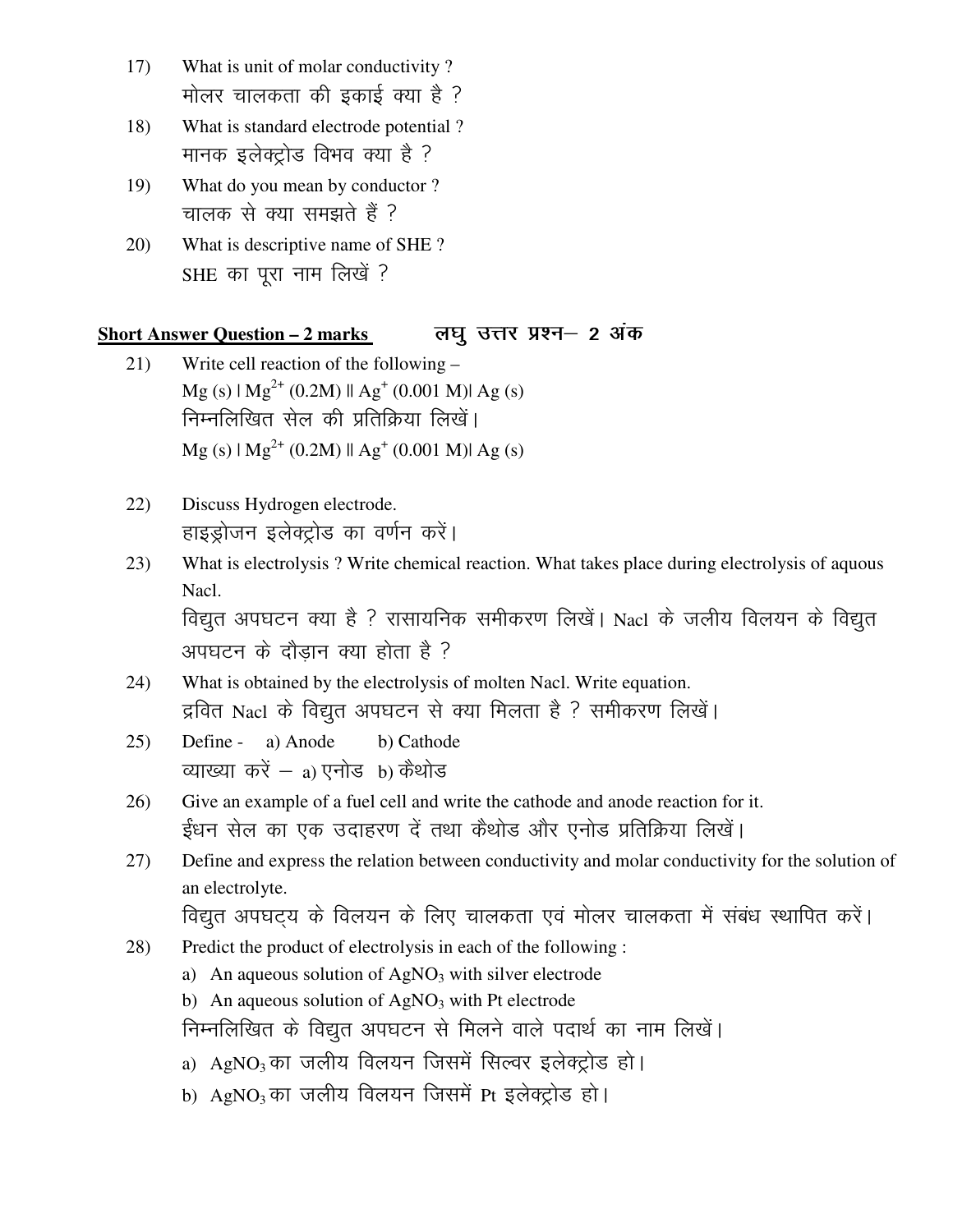- 29) What do you mean by standard electrode potential of the system  $Mg^{2+}/Mg$ .  $Mg^{2+}/Mg$  के मानक इलेक्ट्रोड विभव से क्या समझते हैं ?
- 30) Can you store CuSO4 solution in Zinc vessel ?  $T$ क्या CuSO4 विलयन को जिंक के बर्त्तन में रख सकते हैं ?
- 31) Write the half cell reaction and net cell reaction for the following : i) Ni (S)  $|Ni^2 + ||Ag^+| Ag(S)$ ii) Crl Cr<sup>3+</sup>  $\|Pb^{2+}$  | Pb निम्नलिखित का अर्द्ध सेल प्रतिक्रिया एवं सेल प्रतिक्रिया लिखें। i) Ni (S)  $|Ni^2 + ||Ag^+| Ag(S)$ ii) Crl  $Cr^{3+}$   $||Pb^{2+}||Pb$
- 32) Give the units of specific conductance, cell constant, molar conductance. विशिष्ट चालकता, सेल स्थिरांक एवं मोलर चालकता की इकाई लिखें।
- 33) Explain main function of salt bridge in electro chemical cell. विद्युत रासायनिक सेल में लवण सेतू के कार्य का वर्णन करें।
- 34) What is the difference between electro chemical cell and electrolyte cell. विद्युत रासायनिक सेल एवं विद्युत अपघटन सेल में क्या अन्तर है ?
- 35) What are primary cells ? How does a dry cell function ? प्राथमिक सेल किसे कहते हैं ? एक शुष्क सेल किस प्रकार काम करता है ?
- 36) Calculate the emf of the following cell at  $25^{\circ}$ c Cr/Cr<sup>3+</sup> || Fe<sup>2+</sup> /Fe Given  $E^{\circ}Cr^{3+}/Cr = -0.75v$ ,  $Fe^{2+}/Fe = 0.45v$ निम्नलिखित सेल का विद्युत वाहक बल ज्ञात करें। तापक्रम— 25°c Cr/Cr $^{3+}$ ॥ Fe $^{2+}$ /Fe $\,$ Given  $E^{\circ}Cr^{3+}/Cr = -0.75v$   $\nabla \vec{q}$   $Fe^{2+}/Fe = 0.45v$
- 37) Calculate the degree of dissociation of acetic acid at 298 k, given that  $\text{Am (CH}_3COOH) = 11.7 \text{ S cm}^2 \text{ mol}^{-1}$  $\text{Am (CH}_3COO^{-}) = 40.9 \text{ S cm}^2 \text{ mol}^{-1}$  $\text{Am}$  (H<sup>+</sup>) = 349.1 S cm<sup>2</sup> mol<sup>-1</sup>  $298$  k पर एसिटिक अम्ल के वियोजन कोटि का मान ज्ञात करें। दिया हुआ है m (CH<sub>3</sub>COOH) = 11.7 S cm<sup>2</sup> mol<sup>-1</sup>  $\text{Am (CH}_3COO^{\dagger}) = 40.9 \text{ S cm}^2 \text{ mol}^{-1}$  $\text{Am}$  (H<sup>+</sup>) = 349.1 S cm<sup>2</sup> mol<sup>-1</sup>
- 38) Write the product obtained by the electrolysis of dilute sulphuric acid using Pt electrode. प्लैटिनम इलेक्टोड की उपस्थिति में तनु गंधक अम्ल के विलयन के विद्युत अपघटन से क्या मिलता है $?$
- 39) Write half cell reaction and nett cell reaction of the following cell.  $Cr/Cr^{3+}$  (0.1 M)  $\parallel$  Fe<sup>2+</sup> (0.01 M)/Fe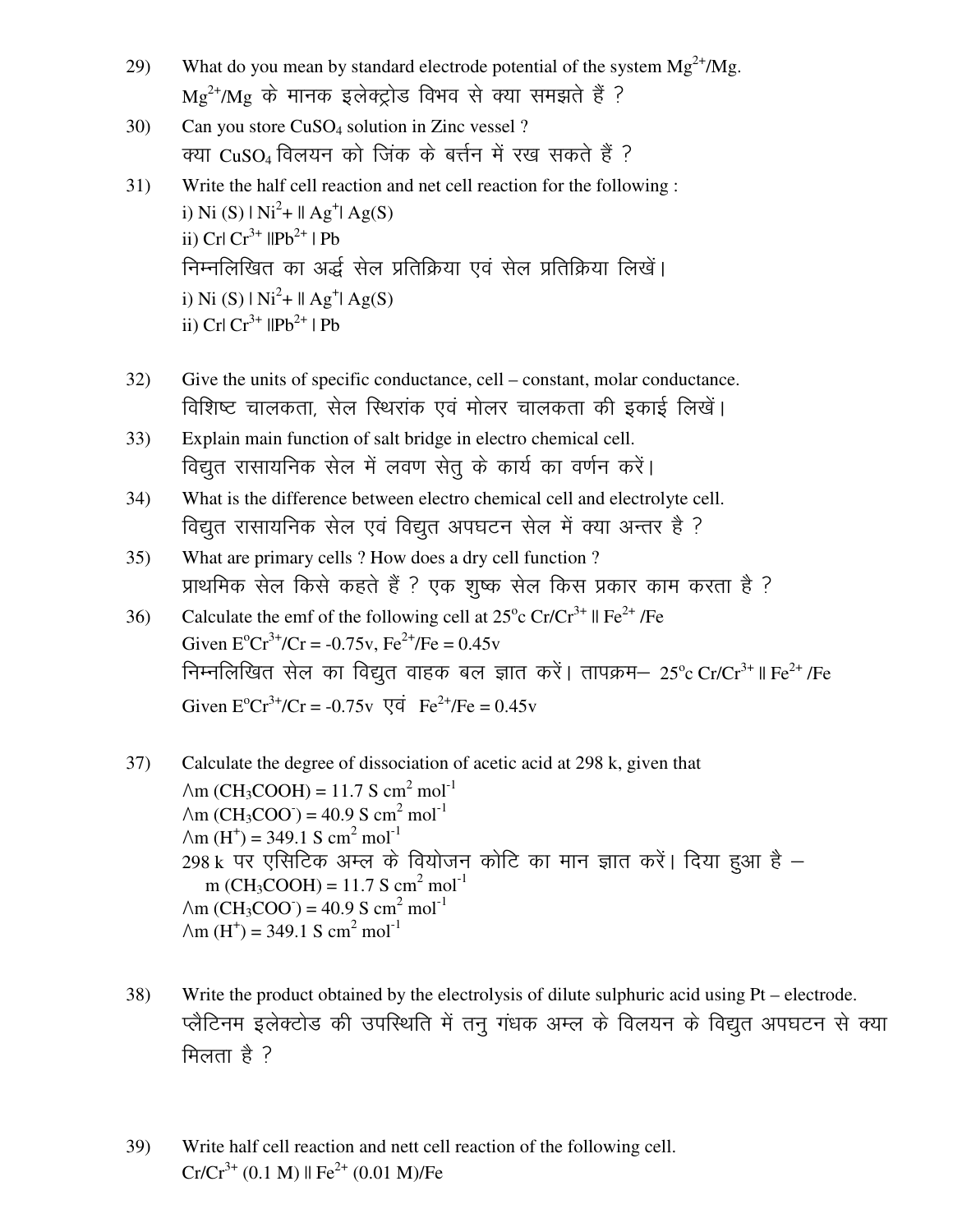निम्नलिखित सेल का अर्द्ध सेल समीकरण एवं सेल समीकरण लिखें।  $Cr/Cr^{3+}$  (0.1 M)  $\parallel$  Fe<sup>2+</sup> (0.01 M)/Fe

- 40) At normal temperature Na reacts with water, while at high temperature Mg reacts with water why? सोडियम जल से साधारण तापक्रम पर प्रतिक्रिया करता है जबकि Mg जल से उच्च तापक्रम पर प्रतिक्रिया करता है। समझाएँ।
- Iron displace Cu from CuSO<sub>4</sub> solution but Pt not, why? 41) Fe. CuSO4 विलयन से Cu विस्थापित करता है पर Pt नहीं। समझाएँ।
- In the following galvance cell :-42)  $Cu|Cu^{2+}||Ag^{+1}||Ag$ both half cell is at standard condition then calculate e.m.f. of the cell. Given that,  $E^{\circ} Cu^{2+}/Cu = +0.34v$  $E^{\circ}$  Ag<sup>+</sup>/Ag = +0.80v

निम्नलिखित गैलवैनिक सेल CulCu<sup>2+</sup>llAg<sup>+1</sup> |Ag में अगर दोनों अर्द्ध सेल मानक स्थिति में हों तो सेल का विद्युत वाहक बल ज्ञात करें।

What do you mean by oxidation - reduction potential or redox potential ? Explain with 43) example.

आक्सीकरण- अवकरण विभव से क्या समझते हैं। उदाहरण सहित समझाएँ।

Give reason why on heating HgO decomposes but MgO not? 44) गर्म करने पर HgO विघटित हो जाता है पर MgO नहीं। समझाएँ।

- 46) What is the difference between metallic conductor and electrolytic conductor. धातू चालक एवं विद्युत अपघटय चालक में क्या अन्तर है ?
- What is the effect of dilution on specific conductivity? 47) विशिष्ट चालकता पर सांद्रता का क्या प्रभाव होता है ?
- 48) In the given reaction  $2 Ag<sup>+</sup> (aq) + Cd$  --------->  $2Ag + Cd<sup>2+</sup> (aq)$  $E^{\circ}$  Ag<sup>+</sup>/Ag = 0.80v and  $E^{\circ}Cd^{2+}/Cd = -0.40v$ . Predict What is E<sup>o</sup> of cell?  $i)$ 
	- Which electrode is positive and which is negative.  $\mathbf{ii}$
	- निम्नलिखित प्रतिक्रिया में

 $E^{\circ}$  Ag<sup>+</sup>/Ag = 0.80v and  $E^{\circ}Cd^{2+}/Cd = -0.40v$ बताएँ (i) सेल के E° का मान (ii) कौन सा इलेक्ट्रोड धनात्मक है और कौन सा ऋणात्मक हे ?

49) What is the difference between electro mofive force and potential difference? विद्युत वाहक बल और विभवांतर में क्या अन्तर है ?